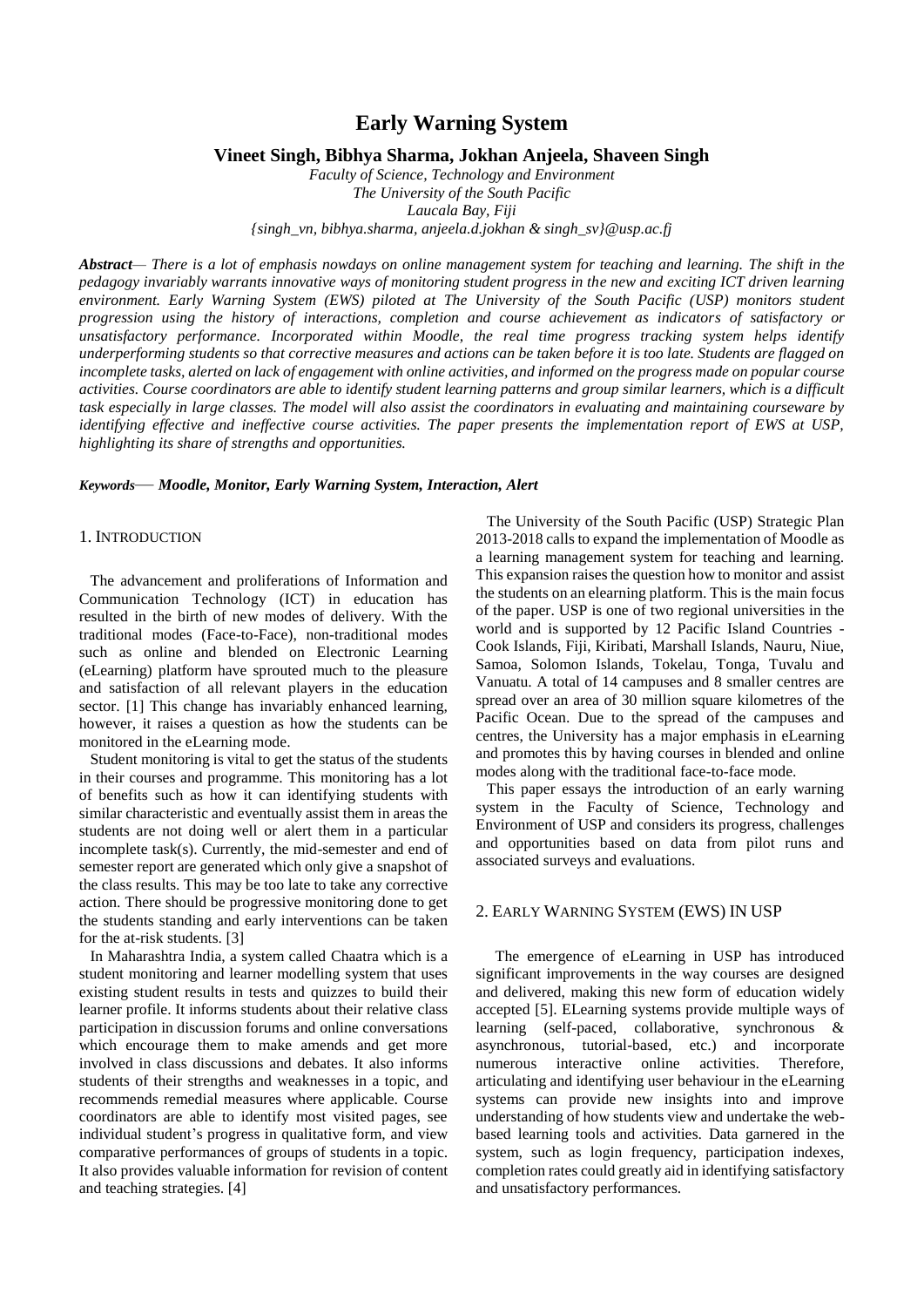The EWS at USP therefore aims to be a monitoring and feedback tool for early intervention and to identify at-risk students during the semester such that corrective actions could be taken before it becomes too late. With many courses venturing into online mode, this self-enthused approach is also believed to be more proactive as students can self-monitor their progress and take required corrective measures.

The EWS has two phases for the overall completion and implementation.

Phase 1: EWS attempts to improve the quality of online education by introducing innovative mechanisms to motivate and monitor learners progressively according to an acceptable performance threshold. This threshold may be set by the course coordinator and may vary from activity to activity and from course to course.

Phase 2: EWS involves the deployment of Machine Learning Techniques (MLT) to intelligently examine the interaction and activity reports in Moodle to diagnose each student's academic performance. The MLT, precisely Artificial Neural Network (ANN), will be trained on past data to derive a predictive map that permits rating student's ability to pass a course at various points during the semester.

The alert system started its design work in year 2011 and has to date implemented Phase 1 on Moodle as a block plugin. It is designed to assist the students in the following: manages course time, informs on the upcoming activities, highlights the popular activities, shows the progress of the activities and resources, shows course engagement on Moodle with respect to the class average, identifies the areas which needs intervention and flags behavioural areas of disengagements. The system also provides an opportunity to the course coordinators to look into the progress of all students and send direct alerts to under-performing students. The report generated can also be useful to other stakeholders such as the sponsors

#### 3. IMPLEMENTATION

The EWS was implemented in a total of 22 first year and online courses of Faculty of Science, Technology and Environment (FSTE) in semester 1, 2013. These courses were identified according to the amount of online content each course had available for its students. There were courses chosen with high, low and average number of online content. This was to see how effective EWS was in courses with different percentage of online presence. The EWS team conducted several workshops on EWS for both students and staff. The student sessions covered how to use the system and how each feature works, while the staff sessions were about setting up the system and features with its usage and benefits. The students and staff were also provided with user manuals.

There were several surveys carried out during the implementation stage and after the course completion to get the feedback on the effectiveness of the system and which other features could be added to the system.

### 4. FEEDBACK AND EVALUATION

Firstly, for students, many questions were asked to capture how they used the system, was it benefiting them and if it improved their performances. The analyses show that the use of EWS in courses improve students participation in the course in various ways.

Figure 1 shows how often the students visited the EWS for a generic course (UU100 which is compulsory university wide). The survey was done at the beginning of implementation and in week. The results show that the percentage increased interms of the number of student visting EWS at two different points of the semester.



*FIGURE 1: Graph is showing how the often the students visited the EWS at the beginning of semster and after mid-semester.*

The staff had mixed views about the system. Generally, they believed that this can be beneficial to students and also to them as they will be able to identify at-risk students early and alert them. There were also request to add more reporting features.

Since EWS is implemented on Moodle, the Moodle admin team played an important part in the implementation as well. The feedback indicates that as the system progresses through the semester, the system introduces overheads on Moodle server as the processing is done in real-time. This issue is currently being addressed.

Figure 2 shows the completion rate of critical activities for semester 1, 2011 and Semester 1, 2012 for the generic course (UU100). As the graph shows the completion rate increased in all the course modules and also the overall completion.



*FIGURE 2: Completion rate of critical activities for semester 1, 2011 and Semester 1, 2012*